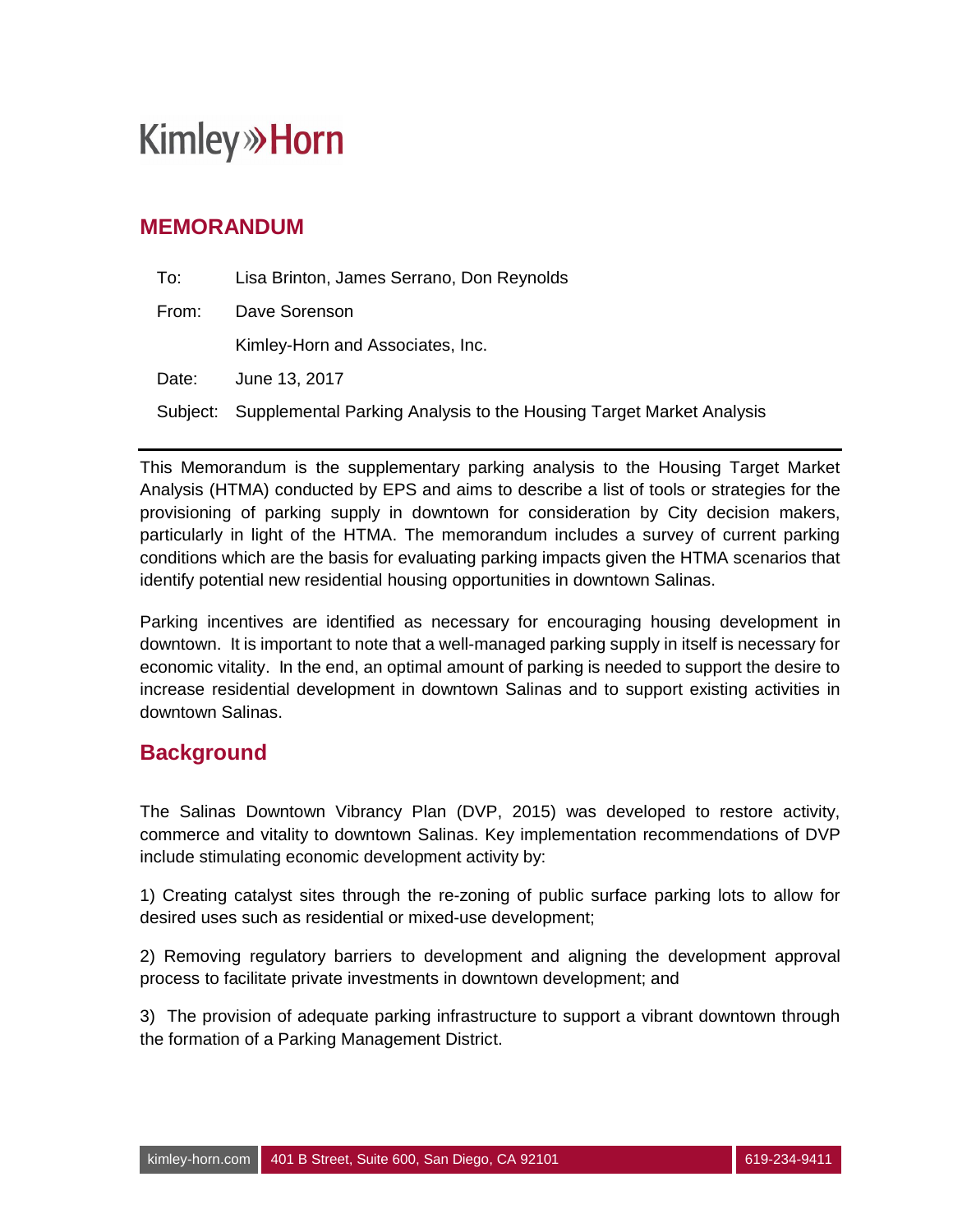The City is in the process of implementing components of the Downtown Vibrancy Plan. The HTMA provides a feasibility analysis for residential development particularly along the Monterey Street corridor. At the same time the City is developing its Parking Management Plan that provides for better management of parking Citywide including specific recommendations for downtown Salinas. The HTMA aims to address the first two recommendations above while this parking analysis describes strategies that addresses the third.

The HTMA development scenarios considered create impacts to existing downtown parking supply and future parking demand. This memorandum provides supporting analysis for balancing parking demand and supply in light of potential residential development in downtown and the loss of surface public parking stalls, particularly those contemplated in the HTMA.

### *SALINAS DOWNTOWN HOUSING TARGET MARKET ASSESSMENT (HTMA) ANALYSIS AND FINDINGS*

As mentioned, the City Community Development Department is completing the HTMA to determine feasibility of market rate residential uses in downtown, an identified component of stimulating economic development as envisioned by the Downtown Vibrancy Plan. A better understanding of the housing target market, product demand, and absorption rates will allow the City and its partners and stakeholders to prioritize housing development efforts in these target areas. The City has hired Economic & Planning Systems, Inc.(EPS) to strategize on means to build housing downtown. The HTMA makes recommendations where housing may occur in downtown and the types of housing that may be recommended.

The HTMA offers the analysis for three housing prototypes: renter occupied apartments, Owner-occupied Condo/Stacked Flats, and Owner-occupied Attached Townhouse/ Rowhouses that may be located at Lots 3 and 12 within the near term, and possibly Lot 5 in the mid-term  $(5+)$  years).<sup>1</sup>

The HTMA recognizes the high cost of parking and that parking will be an important negotiation topic when attracting residential development to downtown. It is important to note that both the Vibrancy Plan and the HTMA propose that new parking facilities would be parking structures. At "\$15,000 and \$25,000 per structured parking space, high parking requirements can impede a project feasibility substantially…Eliminating or reducing parking requirements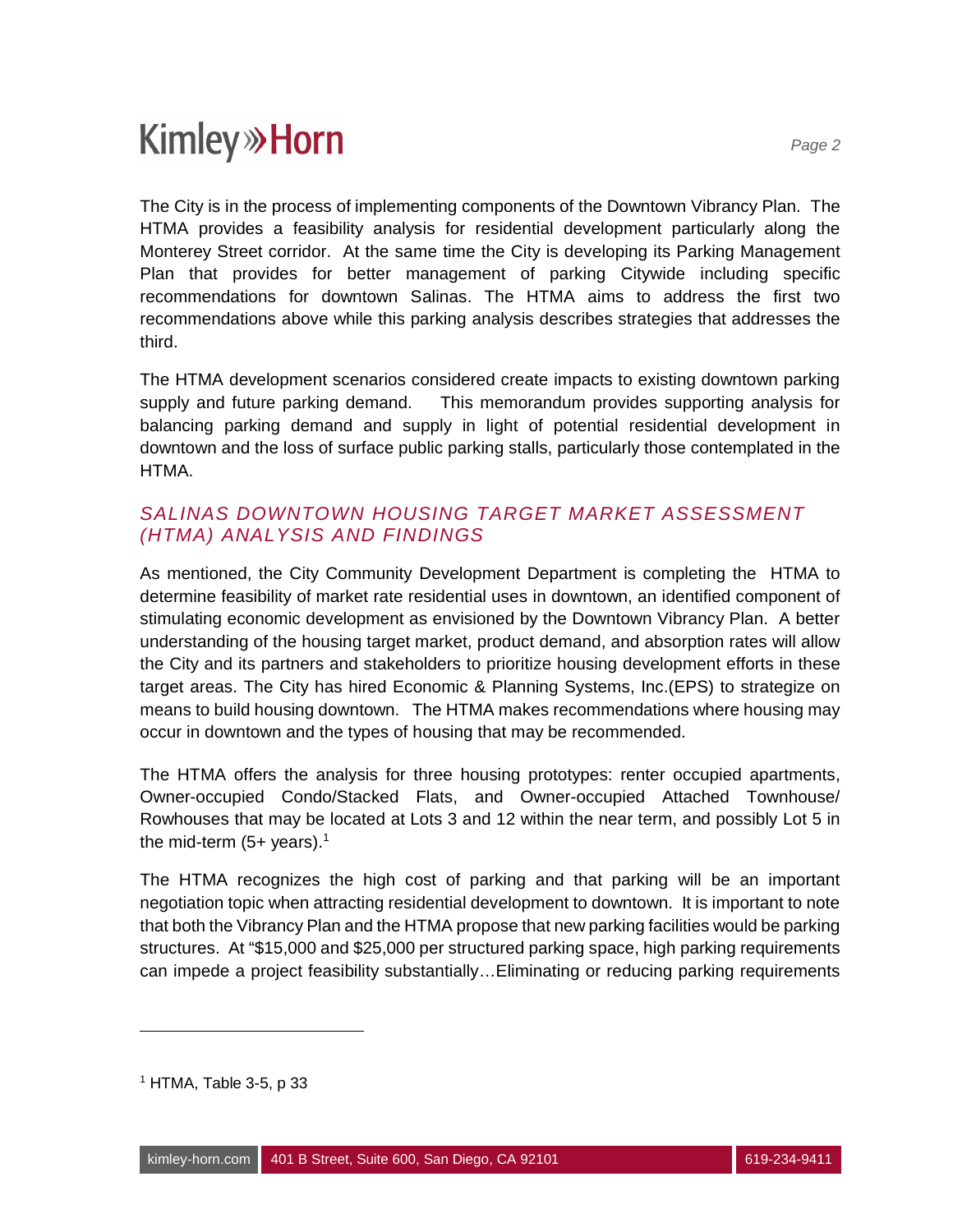for catalyst development sites can help a developer's bottom line, thus improving the feasibility of downtown development." (EPS, Draft HTMA p. 39)

Indeed, the pro-forma analyses indicate that without economic incentives including reduced parking requirements, residential development does not pencil out for downtown. It is imperative that the City consider incentives for encouraging residential development in downtown. The sections that follow describe the approach taken for the parking analysis and followed by the discussion of different parking strategies that may be considered not only as incentives for encouraging development, but also tools to provide the right amount of parking supply for a vibrant downtown.

### *Downtown Parking Analysis*

It is important to note that potential locations for residential development in downtown are proposed on existing surface parking lots. This is consistent with the DVP which recognized that these surface lots can be catalyst sites for desired development that supports economic vitality. The DVP also recognized however, that this approach takes away existing parking supply and therefore the Plan offered suggestions for handling parking needs in downtown. Those suggestions and other strategies are discussed further in this memorandum.

Furthermore, the findings outlined in HTMA indicate that encouraging the development of market rate housing in Downtown will require significant incentives that may include reduced parking requirements plus reduction of mitigation requirements for parking impacts created. It is important then to identify what these incentives are and how the City and its partners provide optimal parking supply for downtown if development is not required to replace all of parking spaces lost and/or to provide a reduced amount of parking for the development.

The first task for the development of the Parking Management Plan therefore was completion of this supporting parking analysis for the HTMA to define strategies for the City to consider in light of the findings from the HTMA. The parking scenarios described in this memorandum are based upon a review of the draft report, *Salinas Downtown Housing Target Market Analysis (HTMA), January 26, 2017.*

In November 2016, Kimley-Horn, the City's parking consultant, conducted occupancy studies throughout the downtown area to establish existing demand conditions. The data, which is summarized in the following table and graphically depicted in Appendix A, confirms the City lots with capacity to absorb further parking demand are Lot 5, the Monterey Street Garage, the Permit Center Garage, and the train station parking lot. These four facilities have a combined availability of about 500 spaces. Most of this available parking is located within paid parking facilities. Other parking facilities shown in the table have very little available capacity to absorb any additional parking demand.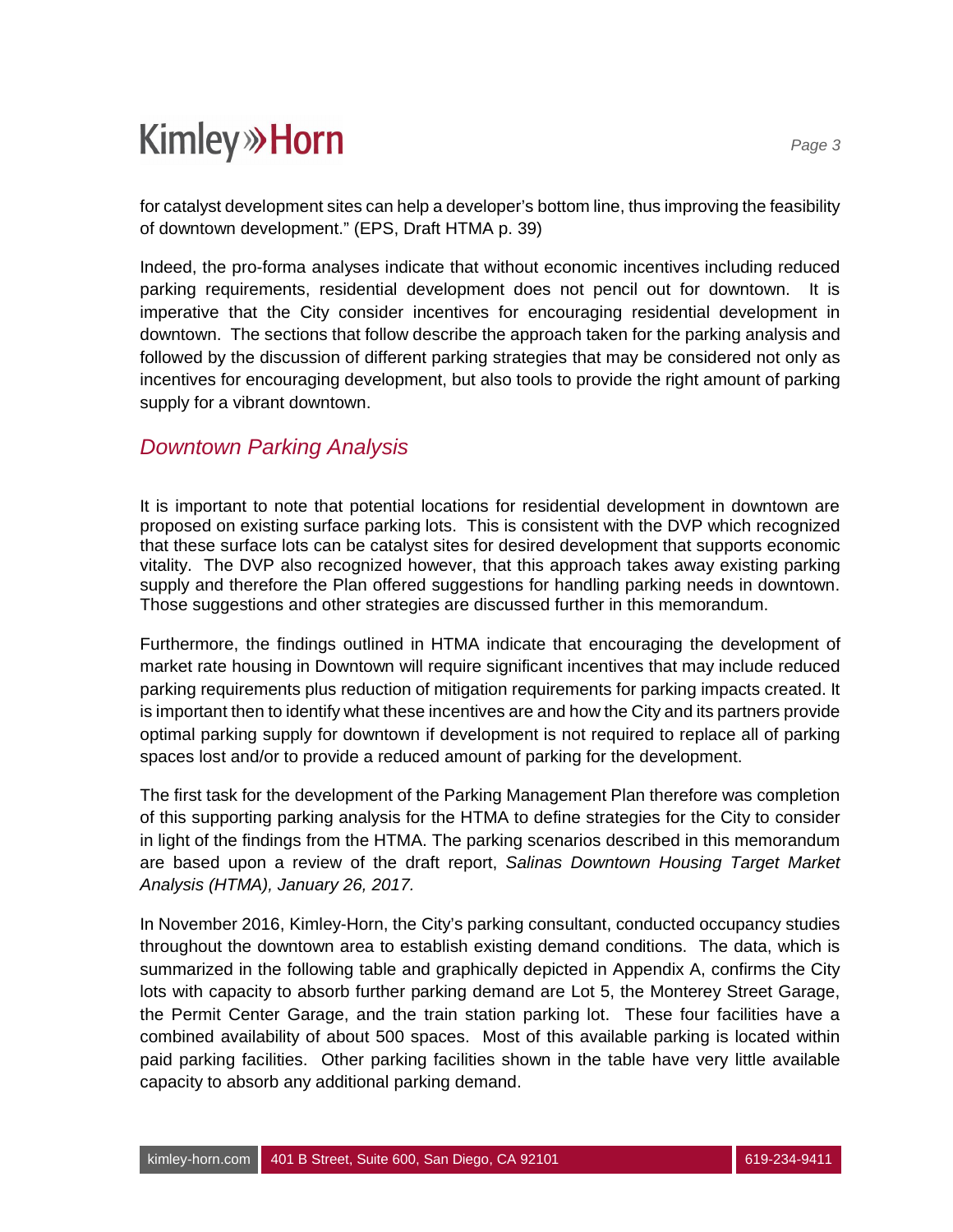| Occupancy of Existing Public Parking |          |           |                     |                          |  |  |  |  |  |
|--------------------------------------|----------|-----------|---------------------|--------------------------|--|--|--|--|--|
| Facility                             | Capacity | Occupancy | <b>Percent Full</b> | <b>Available Parking</b> |  |  |  |  |  |
| <b>Monterey Street Garage</b>        | 436      | 151       | 35%                 | 285                      |  |  |  |  |  |
| Permit Center Garage                 | 264      | 173       | 66%                 | 91                       |  |  |  |  |  |
| <b>Train Station</b>                 | 105      | 35        | 33%                 | 70                       |  |  |  |  |  |
| Lot 5                                | 144      | 88        | 61%                 | 56                       |  |  |  |  |  |
| Lot <sub>2</sub>                     | 63       | 38        | 60%                 | 15                       |  |  |  |  |  |
| Lot 8                                | 66       | 56        | 85%                 | 10                       |  |  |  |  |  |
| Lot $12$                             | 112      | 108       | 96%                 | 4                        |  |  |  |  |  |
| Lot 1                                | 49       | 45        | 92%                 | 4                        |  |  |  |  |  |
| Lot 3                                | 79       | 76        | 96%                 | 3                        |  |  |  |  |  |

#### Park Plus Model

The November 2016 data was loaded to the Park Plus Model, the parking demand model used by the City to test for future conditions when changes to the existing parking conditions are made. A baseline model was developed that accounts for known changes in land use and parking supply that are likely to occur over the next couple of years. The following assumptions were made to land uses and parking supply in the model:

Scenario 2A (Residential Base Condition) Includes the following changes from existing conditions:

- · Less vacant retail/restaurant space along Main Street
- · Taylor building space filled, including retail
- · County move completed (modular offices removed and employees consolidated in Administration Center and the new offices)
- · Lot NN/17 (Parking lot across Alisal Street from the Post Office) combined and expanded to become a municipal/public lot with 137 total spaces
- · ITC parking lot constructed with 326 parking spaces assumed to be open to the public, no commuter train service assumed in this scenario (since the Park Plus models were completed the ITC parking lot plans have been revised to include 292 spaces with the initial construction)
- · Dick Bruhn building renovated with street-front retail space, 14 apartment dwelling units, and existing subsurface parking
- · Greyhound site renovated with street-fronting retail, 8 apartment units and 40 on-site parking spaces.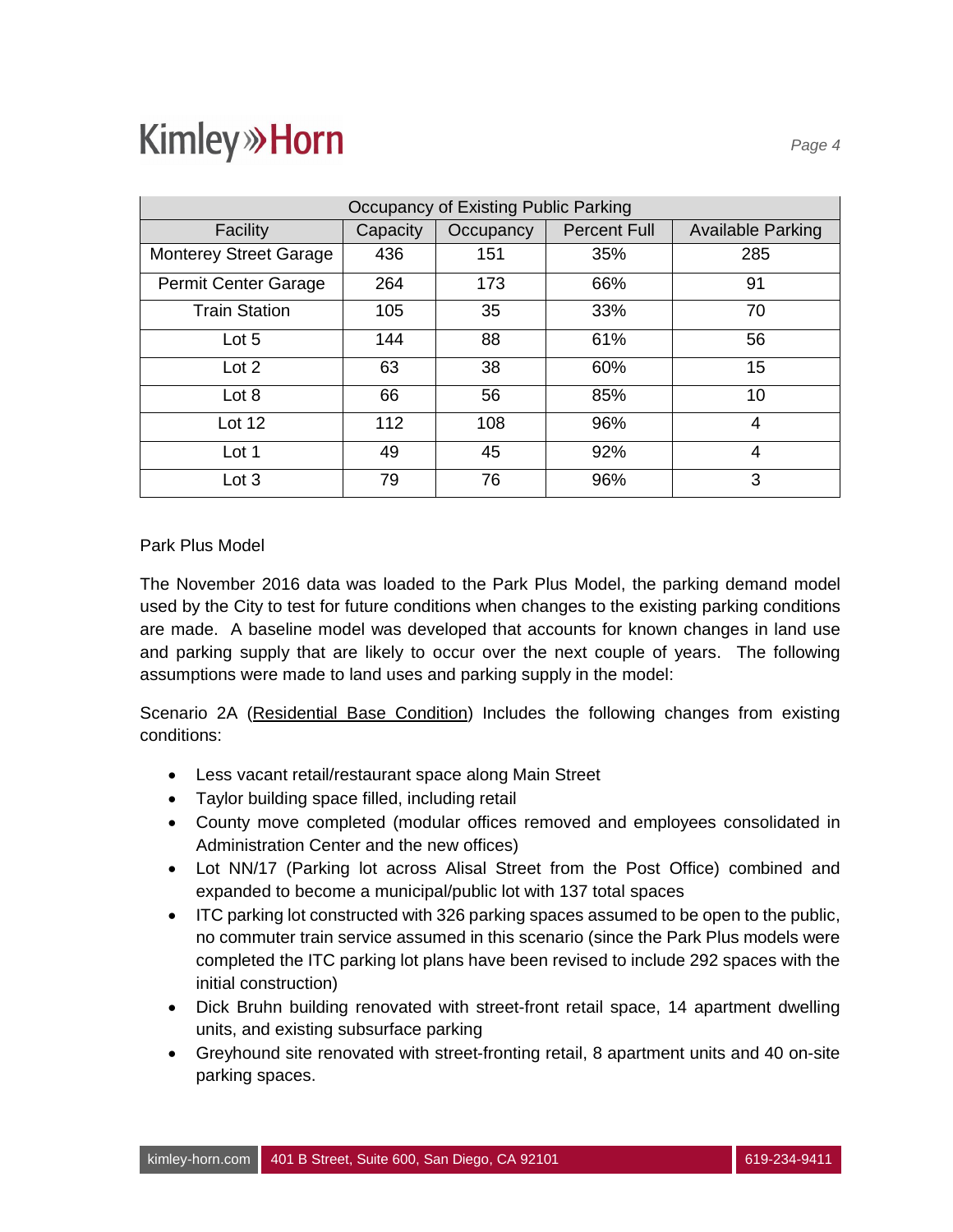• Rabobank building renovated with existing bank on lower level, with 52 apartment units on floors 2-6, and no parking provided.

To the residential base condition, scenarios from the HTMA development options were added. The HTMA study identified three priority sites for residential development within parking lots 3, 12 and 5. The development intensities were obtained from Table 3-3 of the HTMA and parking provided from Tables 4-2 through 4-4 of the HTMA. These development scenarios have been evaluated individually and are described below.

#### Scenario 2B (Lot 3 redevelopment)

- · Alternative 2A as base condition
- · Removal of 79 public parking spaces
- · Construction of 28 for sale condominium dwelling units with 28 parking spaces dedicated for these dwelling units

#### Scenario 2C (Lot 12 redevelopment)

- · Alternative 2A as base condition
- · Removal of 112 public parking spaces used by city hall employees
- · Construction of 39 apartment dwelling units with no parking spaces

#### Scenario 2D (Lot 5 redevelopment)

- · Alternative 2A as base condition
- Removal of 144 public parking spaces
- · Construction of 49 apartment dwelling units with no parking spaces

#### Scenario 2E (Redevelopment of Lots 3, 12, and 5)

- Alternative 2A as base condition
- · Removal of 79, 112 and 144 parking spaces in lots 3, 12 and 5, respectively
- · Construction of 28 for sale condominium dwelling units with 28 parking spaces dedicated for these dwelling units on Lot 3
- · Construction of 39 apartment dwelling units with no parking spaces on Lot 12
- Construction of 49 apartment dwelling units with no parking spaces on Lot 5

Scenarios 2B-2D isolate the effects on parking supply and demand of redeveloping each of Lots 3, 12 and 5. Scenario 2E depicts the cumulative effects of developing all three of the lots. Appendix B contains reports and maps from the Park Plus models. The following table summarizes the results of the modeling runs, as they relate to the use of public parking spaces assuming the HTMA housing scenarios.

*Page 5*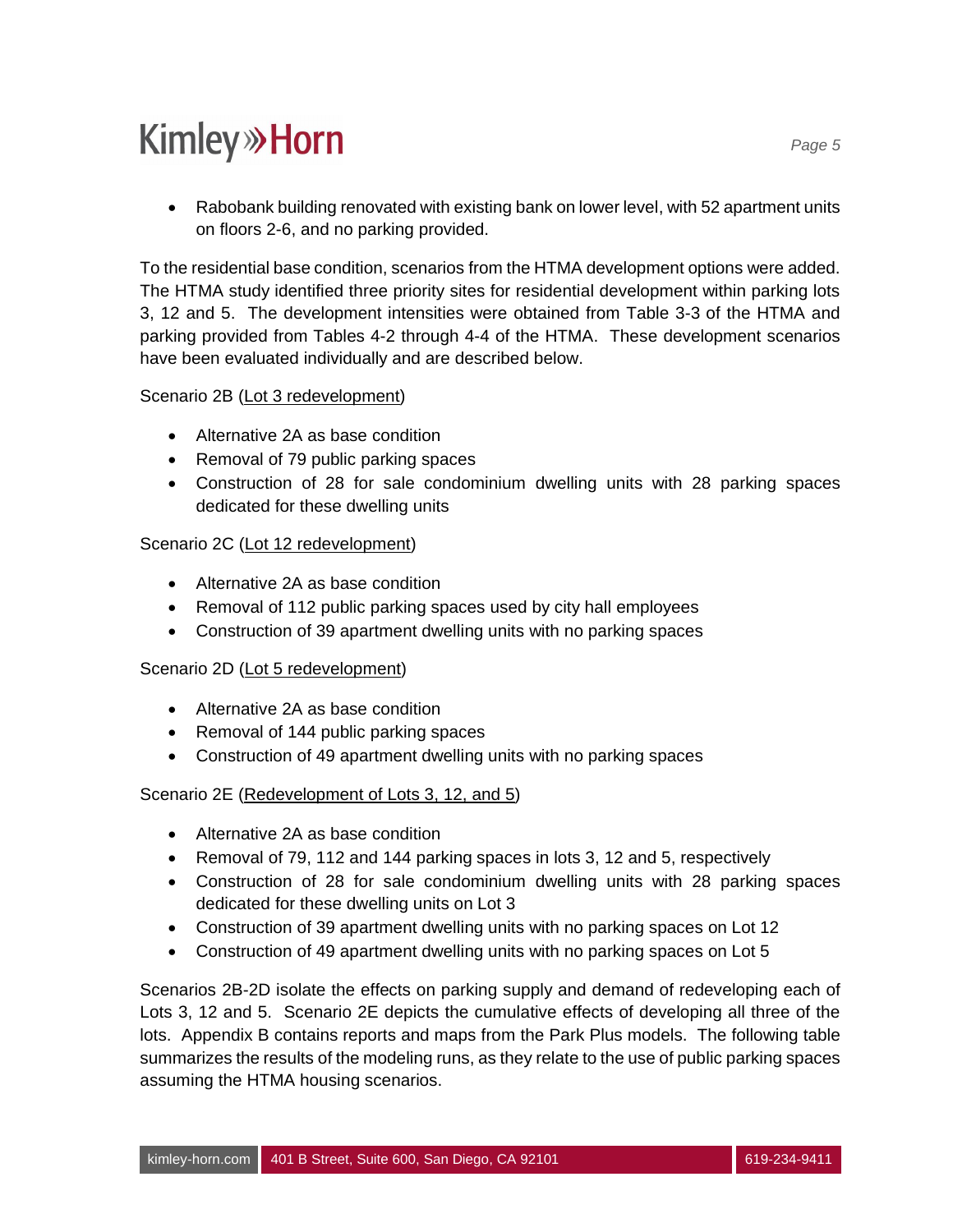| Public Parking Occupancy by Scenario<br>Park + Model Results |          |               |     |             |     |             |     |             |     |                        |     |
|--------------------------------------------------------------|----------|---------------|-----|-------------|-----|-------------|-----|-------------|-----|------------------------|-----|
|                                                              |          | Baseline (2A) |     | Lot $3(2B)$ |     | Lot 12 (2C) |     | Lot $5(2D)$ |     | Lots 3, 12, and 5 (2E) |     |
| Facility                                                     | Capacity | #             | %   | #           | %   | #           | %   | #           | %   | #                      | %   |
| Monterey Street<br>Garage                                    | 435      | 332           | 76% | 342         | 79% | 341         | 78% | 358         | 82% | 392                    | 90% |
| Lot 1                                                        | 49       | 44            | 90% | 44          | 90% | 44          | 90% | 44          | 90% | 44                     | 90% |
| Lot <sub>2</sub>                                             | 63       | 52            | 83% | 57          | 90% | 57          | 90% | 57          | 90% | 57                     | 90% |
| Lot <sub>3</sub>                                             | 79       | 71            | 90% |             |     | 71          | 90% | 71          | 90% |                        |     |
| Lot 5                                                        | 144      | 48            | 33% | 89          | 62% | 65          | 45% |             |     |                        |     |
| Lot 8                                                        | 66       | 59            | 89% | 59          | 89% | 59          | 89% | 59          | 89% | 59                     | 90% |
| Lot 12                                                       | 112      | 101           | 90% | 101         | 90% |             |     | 101         | 90% |                        |     |
| Lot 17/NN                                                    | 137      | 123           | 90% | 123         | 90% | 123         | 90% | 123         | 90% | 123                    | 90% |
| City Garage                                                  | 264      | 238           | 90% | 238         | 90% | 238         | 90% | 238         | 90% | 238                    | 90% |
| <b>Train Station</b>                                         | 326      | 45            | 14% | 47          | 14% | 46          | 14% | 46          | 14% | 51                     | 16% |
| <b>Total Public</b><br>Facilties                             | 1675     | 1113          | 66% | 1100        | 69% | 1044        | 67% | 1097        | 72% | 964                    | 72% |
| <b>Total On-Street</b><br>Parking                            | 1196     | 693           | 58% | 699         | 58% | 702         | 59% | 706         | 59% | 759                    | 63% |

The model run shows how parking is affected by changes in parking supply and parking demand based upon redevelopment of the three parking lots. The Park Plus model assigns parking use to the most attractive nearby parking until a facility reaches 90%, or what is considered the practical capacity. At that point, the model seeks to find then next best parking. This iterative process results in parking being spread or "pushed" outward from the areas of change. The parking model includes existing on-street parking facilities and the model does show how changes affect the overall parking demand including for on-street parking facilities. This memorandum assumes that existing on-street parking supply will remain throughout the housing scenarios in the HTMA. There may be minor adjustments to on-street parking associated with driveway placement or on-site access associated with any development. The table above depicts the results that occur between 11 a.m. and Noon on weekdays, the peak occupancy time for downtown Salinas.

The model shows that the overall downtown area has enough parking to accommodate the planned uses. Public parking lots and garages increase from 66% occupied in the base condition to 72%, while on-street parking similarly increases from 58% to 63% occupied. While there is still capacity to be found, the model indicates that all public parking lots and structures will be at 90% capacity, with the exception of the ITC/Train Station lot, which will have about 240 spaces available. This lot is located on the northern periphery of downtown,

*Page 6*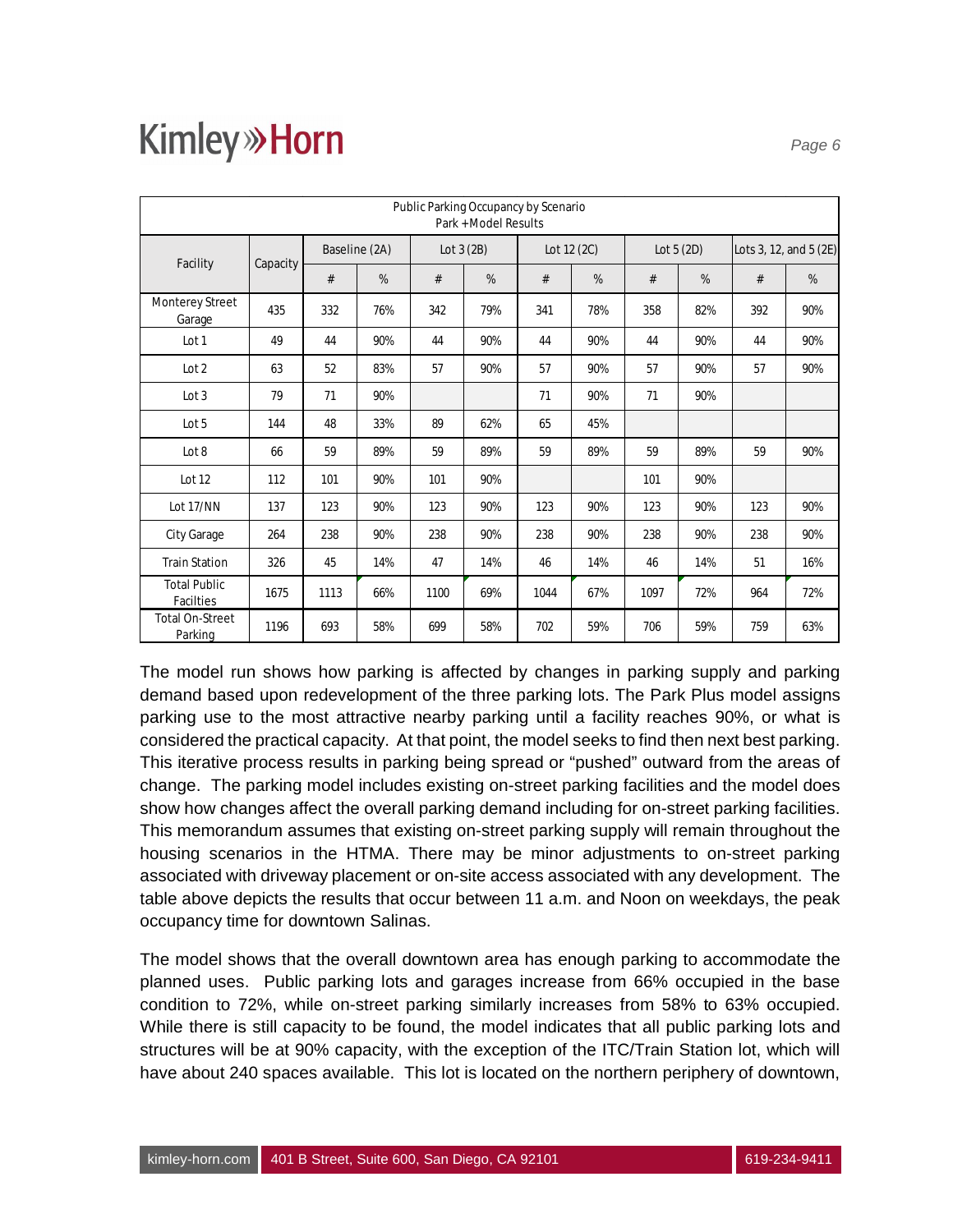a farther distance from the downtown core and therefore, is the last to be filled. The development scenario for each individual lot is discussed later in this memorandum.

The cumulative effect of all three changes is illustrated in the figure on the following page. This figure shows that the Monterey Street Parking Garage and Lot 2 change from having available parking to becoming filled. Many on-street parking areas also show a reduction of parking availability. This parking model indicates that while there is enough overall parking availability, the demand is greater for parking in the downtown core.

Conversion of existing parking lots to residential use results in the loss of parking supply. For example, if Lots 3, 5 and 12 were converted to residential use, a maximum of 335 parking spaces would be lost from the downtown supply. This is the amount of parking that will need to be replaced to maintain existing supply. The desired residential development will also create new demand. For the new development going into these same lots, a minimum parking supply of 116 parking spaces may be required.<sup>2</sup> This is the parking requirement for the development assuming a requirement of 1 parking space per dwelling unit). The new demand is 457 parking spaces that equates to an estimated \$11 million to \$15<sup>3</sup> million for structured parking. Following are strategies as to how a balanced approach for providing parking can be achieved without placing 100% of the burden on the city or developer.

<sup>&</sup>lt;sup>2</sup> HTMA, Table 3-3

 $3$  Range of structured parking estimates of cost per space based on the HTMA cost of \$25,000 per space provided by a private developer integrated into a development parcel and an estimate of \$33,000 per space which assumes the parking is provided by the City using a contractor that must pay higher "prevailing wages.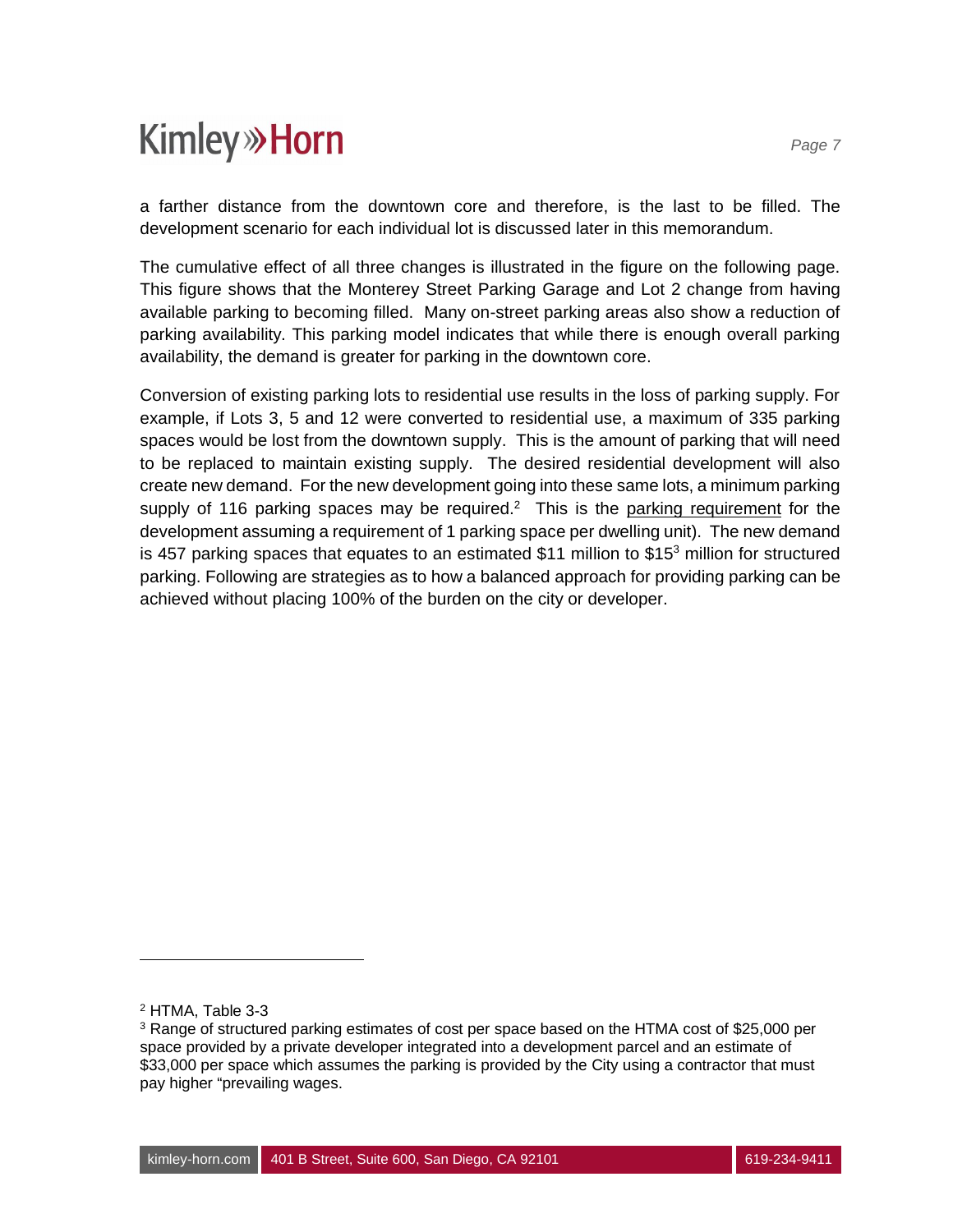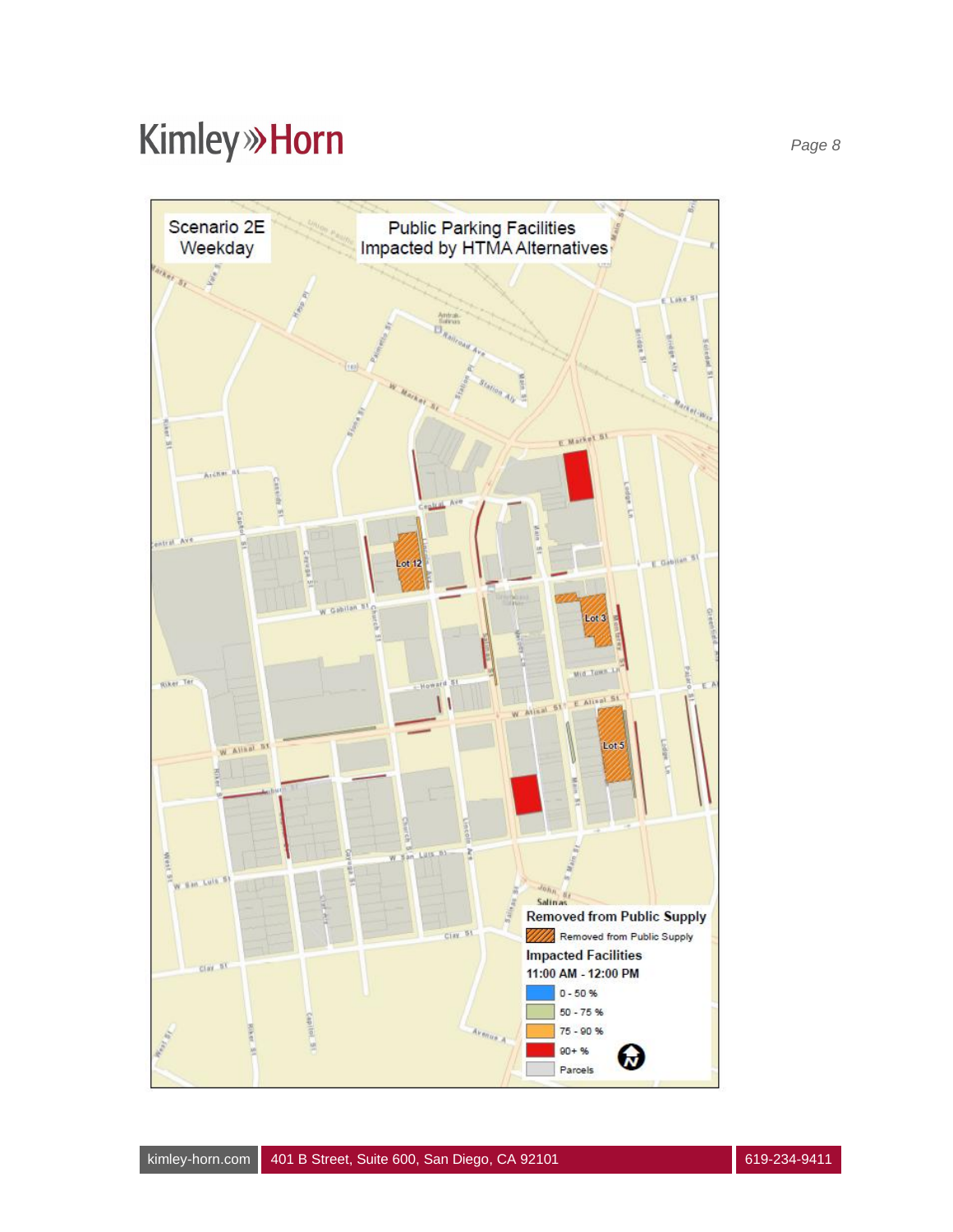When considering parking as part of incentive packages to attract residential development downtown, it is important to note the two types of parking demand associated with new development: 1) required parking for the development (new demand); and/or, 2) replacement parking (parking supply lost when a parking lot is used for development). Parking provided by any development, particularly those that received incentives in the form of reduced parking requirements, may be required to be shared parking (described below) in which users may be required to pay for parking. The parking strategies described below will likely be, and should be used in combination with each other.

Furthermore, overall parking supply strategies need to include demand management. Revenues generated by the City's parking program need to contribute to investments that help curb the demand for parking. Investment in mobility improvements such as provision of car sharing, bike sharing, improved transit service (including rail service), convenient facilities for bicycle facilities, bicycle parking are all demand strategies employed in vibrant downtowns which reduces demand to create parking from scarce land in downtowns. With demand properly managed, future parking revenues may be used to address mobility and livability improvements in downtown instead of paying for the high cost of parking.

### **TRADITIONAL APPROACHES**

#### Developer Built Parking

Developers have the traditional role of building parking within their site. The HTMA estimates that the cost to provide parking integrated with development is \$15,000 to \$25,000 per space. The lower value typically reflects surface parking or surface parking under a podium style development. The higher value is more typical of above grade structured parking integrated into a development. This range of costs for developer-built housing includes familiar parking types associated with development including surface or covered parking or structure parking or parking garages in response to parking required by the City. For certain housing types, such as owner-occupied townhome/rowhouse, providing a parking space on-site may be necessary to make the site attractive to buyers.

How much parking is the developer required to provide? Table 37-50.100 of the Zoning Code identifies the parking requirements for apartments and condominiums (see table following showing existing City parking requirements). The fourth column displays the current requirements that apply to residential in a mixed-use building in the Central City Overlay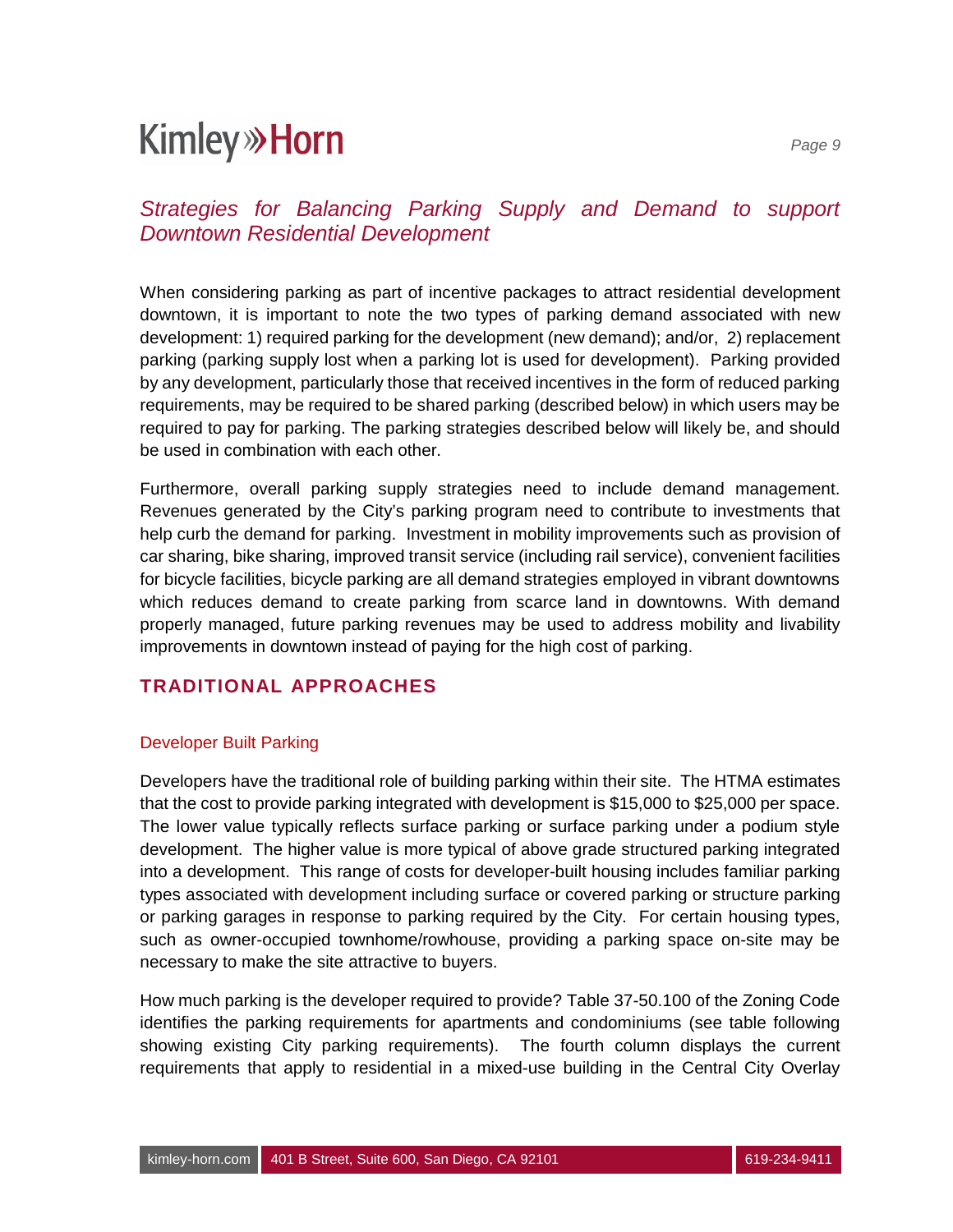District (downtown). The existing Code requires a development project to provide 1 to 3 parking spaces for each dwelling unit. At the estimated costs above, that means the provision of parking will cost a housing project \$75,000 for a 3-bedroom unit.

#### In-Lieu Payments

The City code allows payment of parking fees in-lieu instead of building parking to meet the City's parking requirements. The fees are collected by the City and are used to provide the areawide parking when enough fees have been collected. The in-lieu provision is currently applicable to non-residential development. While allowed, in-lieu fees have yet to be used in the City and details of how in-lieu fees will be applied is limited.

As mentioned, the following table shows the existing code requirements for parking. However, the HTMA finds that providing market rate housing in downtown will require some incentives including those related to parking. The following section therefore provides a description of strategies that may be considered individually or in combination to help incentivize development in downtown and still achieve the balance of parking supply and demand.

| Comparison of Current and Proposed Residential Parking Requirements |                                                                                                                      |                                                                                                                     |     |  |  |  |  |  |
|---------------------------------------------------------------------|----------------------------------------------------------------------------------------------------------------------|---------------------------------------------------------------------------------------------------------------------|-----|--|--|--|--|--|
| <b>Number</b><br>0f<br>Units                                        | <b>Current Zoning Code Requirements</b><br>(parking spaces per dwelling unit)<br>Citywide<br>Parking<br>Requirements | Recommended<br>Parking<br>for<br>all<br>Downtown<br><b>Residential</b><br>(parking)<br>spaces<br>per dwelling unit) |     |  |  |  |  |  |
| Studio                                                              | 1.0                                                                                                                  |                                                                                                                     |     |  |  |  |  |  |
| 1.5<br>1 bedroom                                                    |                                                                                                                      | 2.0                                                                                                                 | 1.0 |  |  |  |  |  |
| 2 bedroom                                                           |                                                                                                                      |                                                                                                                     | 1.0 |  |  |  |  |  |
| 3 bedroom                                                           | 2.0                                                                                                                  |                                                                                                                     | 2.0 |  |  |  |  |  |
| 4 bedroom                                                           | 3.0                                                                                                                  | 3.0                                                                                                                 | 3.0 |  |  |  |  |  |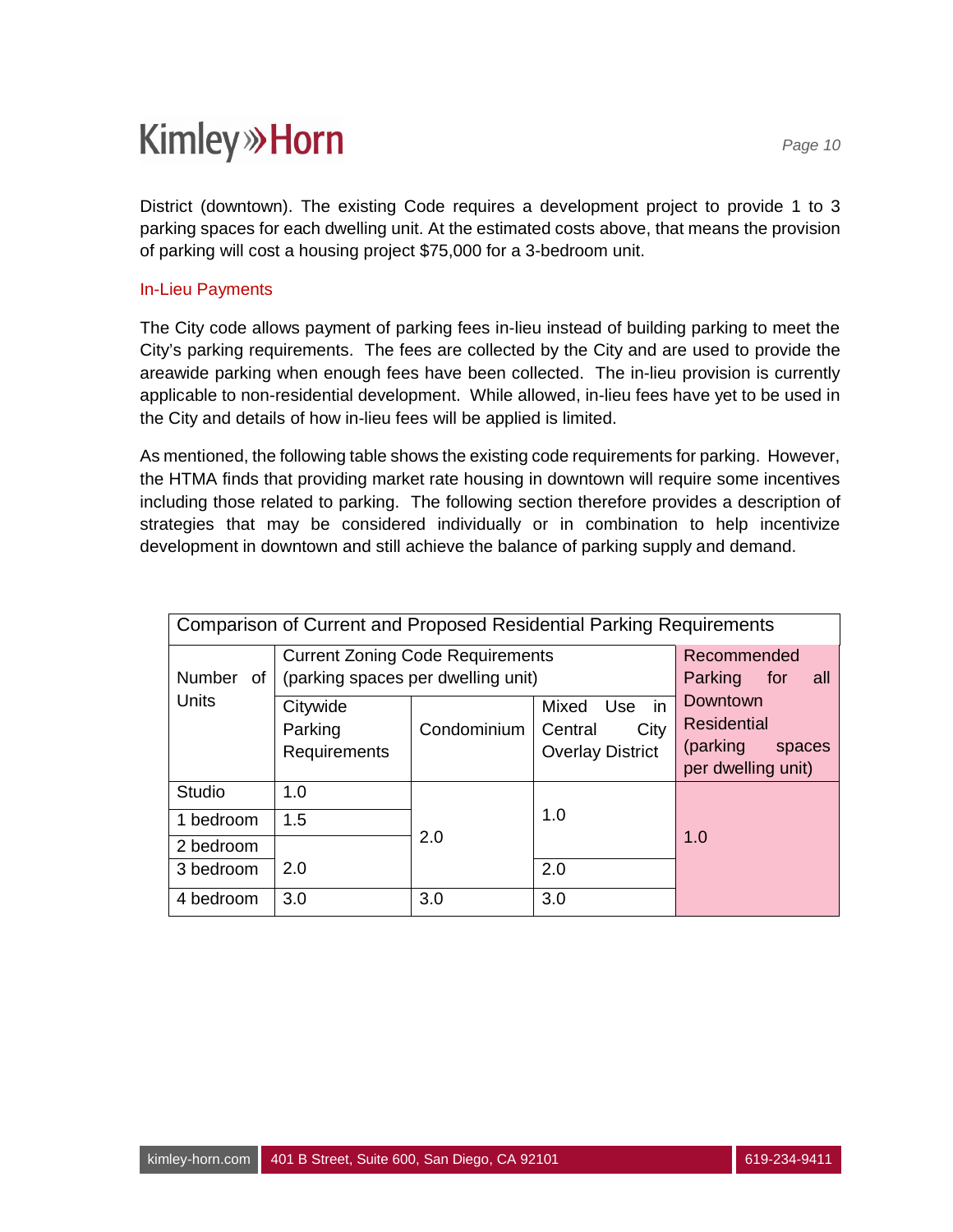### **RECOMMENDED STRATEGIES (NEW APPROACHES)**

#### Reduction of Residential Parking Requirements to One Space Per Dwelling Unit

Residential development in downtown Salinas can occur as new development on vacant or underused parcels, through an adaptive reuse of upper floors of buildings along Main Street or through the redevelopment of City owned parking lots. Given the costs of developer provided parking in downtown, the option to reduce residential parking requirements in downtown is one strategy to encourage the development of market rate housing. The availability of a variety of services for residents within walking distances and alternative choices for travel make downtown areas, in general, a good place to assume a lower residential parking demand.

We recommend that the City simplify and reduce parking requirements for downtown residential development to one parking spaces per dwelling unit, as depicted in the previous table. This reduced parking requirement should not include already existing on-street or curbside parking. Curbside parking is an important asset the City needs to manage to keep parking supply at an optimal level to meet the needs of downtown. The reduced parking requirement may be provided by the developer on-site or off-site in arrangement with the City.

As mentioned above, certain residential development may appeal more to customers if parking is provided. Reducing parking requirement gives the developer more flexibility in providing the amount and type of parking that the development needs in order to market the property. Thus, it is also possible that the developer may decide that more parking is needed on-site than required for the product to meet market demands. On their own, developers may also decide to provide incentives that decrease parking demand, such as providing transit passes, equipping dwelling units with bicycles or participating in car share or bike share programs.

If this recommendation is applied, then Downtown residential development potentially has lower parking requirements than the rest of Salinas which may encourage residential developers to keep downtown development as an option in considering investment in the City.

#### Allow In-lieu Payments for Parking for Residential Uses in Downtown

A Parking In-Lieu Fee is a mechanism that allows a developer to pay a fee to the City in exchange for not building all required parking on the development site. The City then uses the revenue to provide public parking spaces to replace the parking spaces private development would otherwise build. This type of program allows for valuable property along walkable corridors to be developed, with parking consolidated into centralized lots serving multiple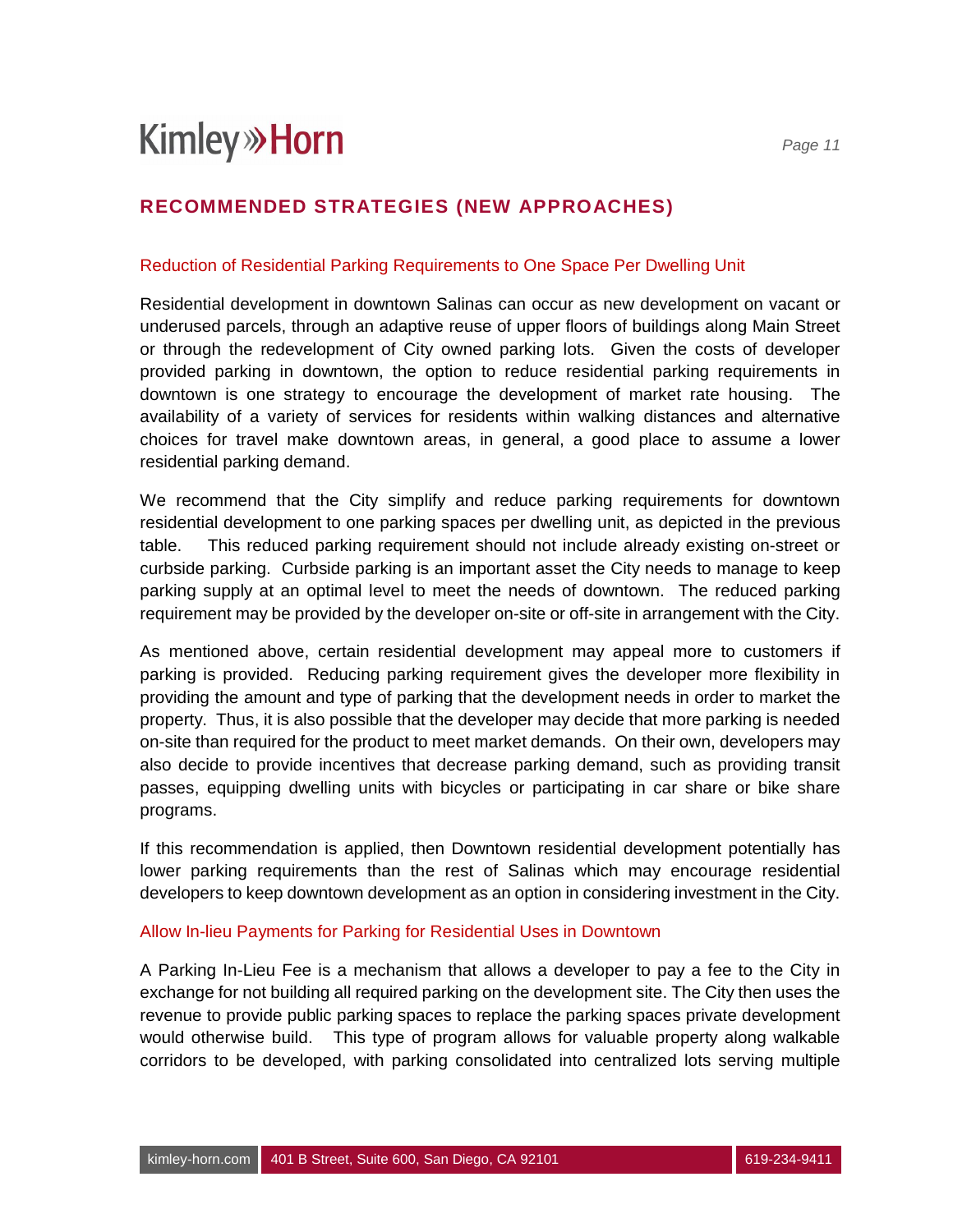users. This encourages redevelopment into the best use of existing developable lots that are closer to downtown. It also helps achieve the increase in density near core commercial areas that support economic vitality. Parking then does not occupy the most valuable land but may be provided adequately and within reasonable walking distance to support downtown vibrancy.

The City would use In-lieu payments received to build parking structures that supply what the developer could not provide onsite as well as the optimum amount of replacement parking for existing surface parking spaces that was lost because of the development. The estimated City cost of providing parking in an above grade structure is currently about \$33,000 per space. This value presumes that the construction would be done by a contractor using prevailing wages and that the revenue control systems would be included in the construction costs. The City may consider reducing the in-lieu fees as additional incentive to attract downtown residential development but needs to be cautious as this hides the true cost of parking and may not allow a space-for-space replacement of parking supply that development would have provided. One reason for reducing is the in-lieu fee may be more than the cost for the developer to provide their parking. Other reasons for considering a lower in-lieu fee is that there are benefits of consolidating public parking supply at key locations:

- Parking can be shared among multiple users with differing peak demand times
- The City will be able to charge for parking to cover the cost difference and later help pay for future supply
- Depending on location, not all displaced parking will be needed
- Parking demand and revenues are likely to decrease in the future as shared mobility services (such as Uber or Lyft) and driverless vehicles become prevalent
- Discourages the proliferation of surface parking lots
- **•** Improves pedestrian and bicycle circulation
- Reduces traffic congestion

Based on the above reasons, we recommend that the fee cover at least 1/3 of the current cost of providing a structured parking space, which is currently calculated to be \$11,000 per parking space.

#### Encourage/Require Reciprocal Shared Parking

Shared parking occurs when a parking facility serves multiple users from different sites. When these users have different peak times, the total amount of parking needed is reduced. Published studies, rates and procedures from the Urban Land Institute (ULI) can be used to compute the net amount of parking that will be needed when considering the efficiencies of shared parking. Appendix C includes excerpts from the ULI report. A simple example is parking spaces used by a restaurant that primarily serves breakfast and lunch and closes in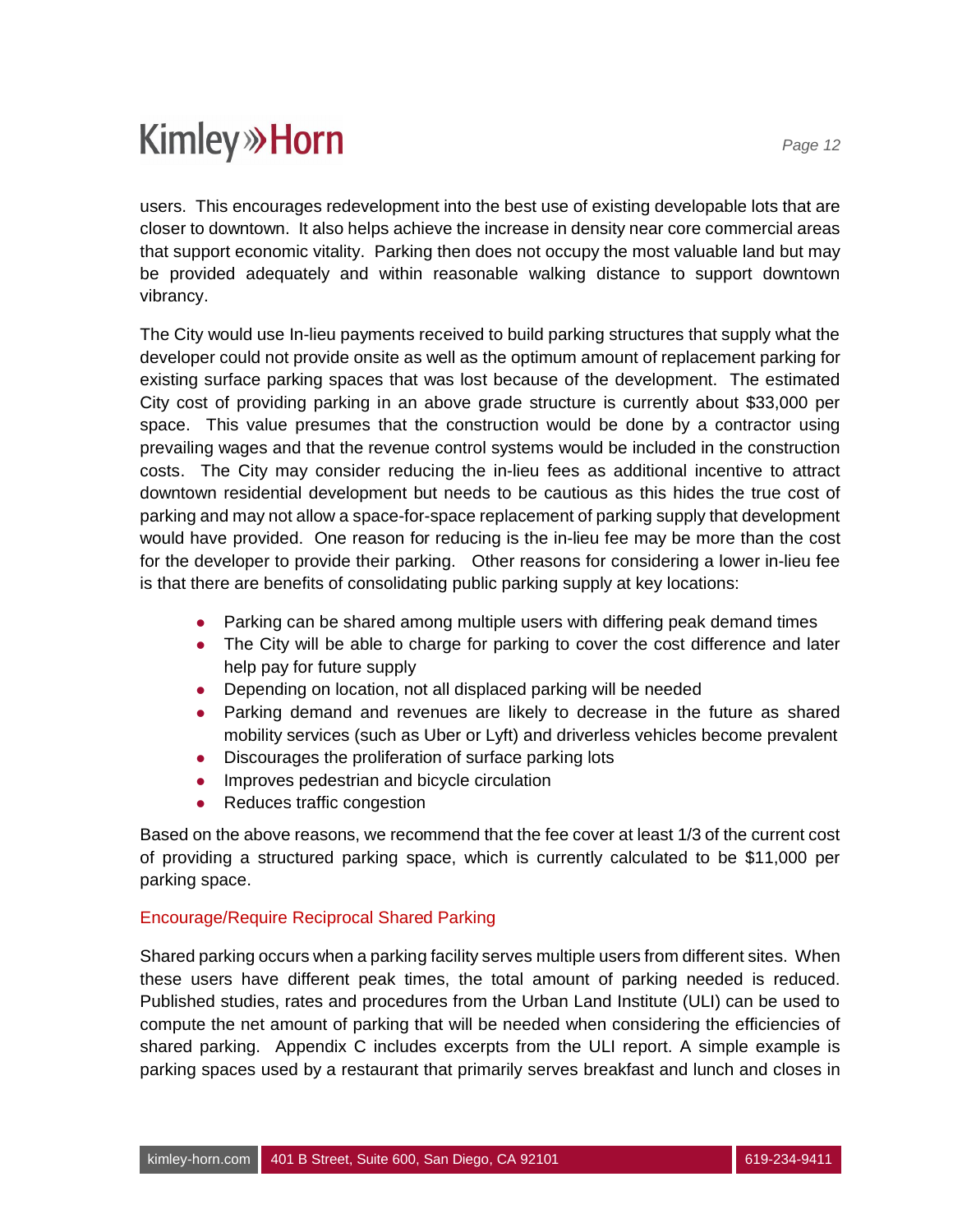the early afternoon would be available for another restaurant catering more to dinner service and evening entertainment. Similarly, parking spaces used by offices during workdays may also be available for movie theatre patrons during a theatre peak operations time in the evening and weekends.

Shared parking naturally occurs in public parking facilities, such as the Monterey Salinas Garage. This facility leases monthly parking to Downtown office and shop employees, while also allowing retail customers, theater/museum attendees, students, and office visitors to park on an hourly basis. By serving a diverse range of customers, the garage benefits from shared parking efficiencies. This is one of the reasons why in-lieu fees, discussed earlier, work well in terms of providing the parking supply on public garages.

Shared parking can also occur within a mixed-use development or with multiple nearby uses that share common parking. In these cases, the party that owns the excess parking can agree to provide parking to a neighboring party for financial considerations. If the parking is needed to satisfy the development's parking requirements, then a Shared Parking Agreement must be approved by the City. The Shared Parking Agreement must document that the site providing has excess parking and that receiving site will keep the agreement in place. Salinas allows shared parking for a development with multiple uses that have different peak times. The Code specifies that these uses be within 200 feet of the parking. The City can leverage other incentives provided to developer, such as reduced parking requirements, to gain their participation in shared parking agreements.

Along with other incentives, the concept of shared parking helps developers to further assess how much parking they need to provide with their project. With shared parking arrangements, a developer may not need to provide all parking that would otherwise be required or may charge others for rent of parking not in demand during certain times which may help offset the cost of parking provided.

To encourage use of shared parking between private parties, the following changes to the City's application of shared parking are recommended:

- · Allow shared parking to occur between sites under different ownership
- · Allow parking to be located up to 600 feet from the use requiring the parking

#### Allow Unbundled Parking

Unbundling parking means that parking is rented or sold separately from a residential and/or commercial building space. Two examples of unbundled parking are described below: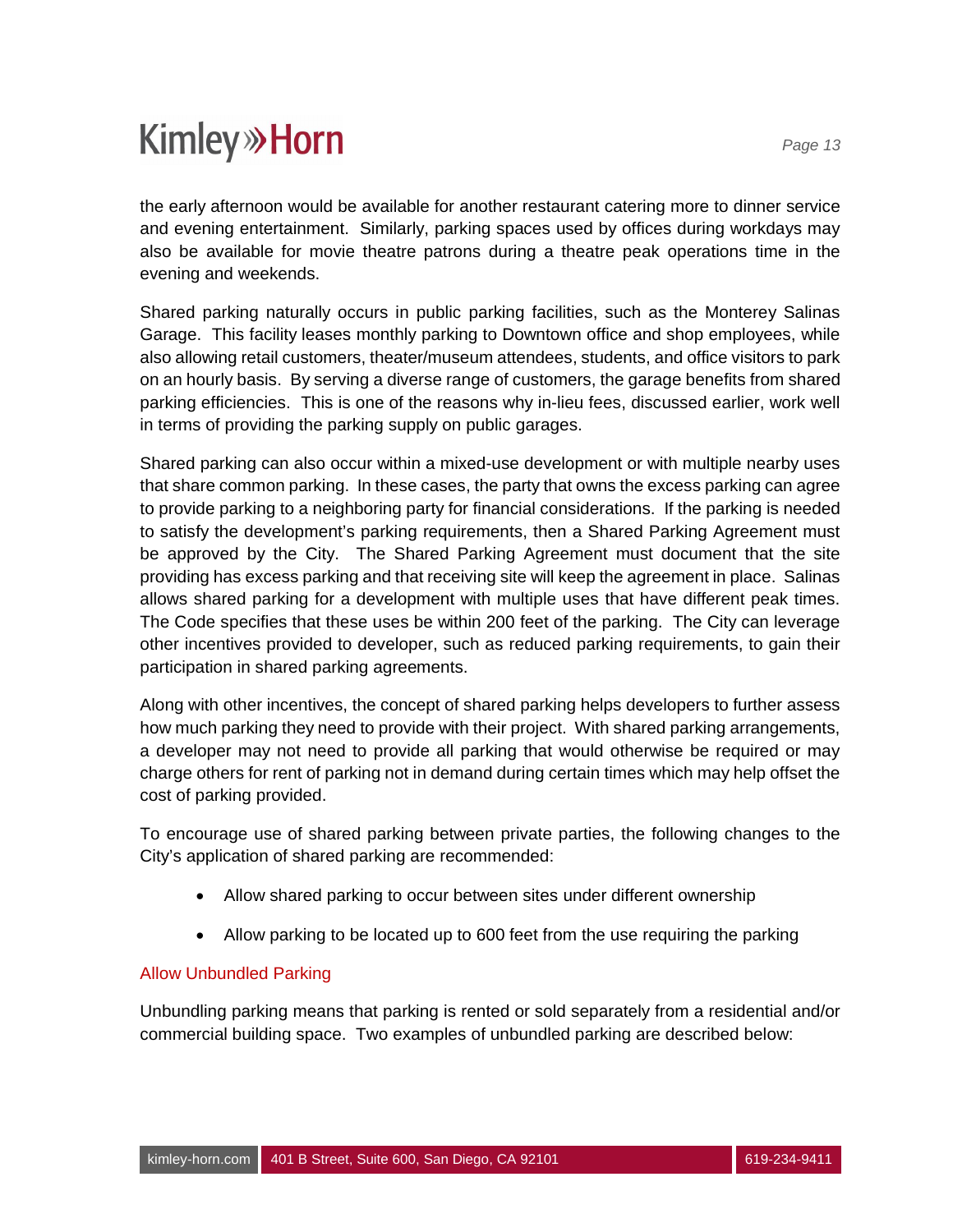- · An office building owner leases office space to a tenant based upon a monthly rate for the space. Separating the parking from the building space allows the tenant to decide how many, if any, parking spaces the business requires and would like to purchase. This flexibility allows the tenant to reduce parking needs if employees have options to walk, bike or take transit to work. It also allows for market priced parking to occur based upon supply and demand considerations.
- · An apartment landlord offers a two-bedroom apartment with one parking space for \$1,000/month, while allowing discounts of \$100/month for those choosing not to use the parking space and charging an extra \$100/month for those wanting an extra parking space. This pricing structure allows for consumers to decide how they want to spend their transportation and parking budget based upon individual needs and available options.

Unbundled parking can reduce the overall need for parking in an area, by shifting some travel from automobile use to other modes of travel. It also offers tremendous flexibility to developers in determining how much parking their development should provide.

### **Additional Strategies for Addressing Downtown's Parking Supply and Demands**

The City is developing a Parking Management Plan that will identify several options to pay for providing downtown parking. The following revenue sources could be used to fund the construction of new downtown parking.

#### Better Managed Parking Lot User Fees-Value Pricing

Certain municipal parking lots charge users for parking. Monthly parking permits are sold for the Monterey Salinas Garage (MSG), City Garage, and Lot 5 at a cost of \$40/month. Additionally, the MSG charges an hourly rate (\$0.50/hour) for parking. Other municipal lots and on-street parking is provided at no cost to users. Due to low fees for these lots and the availability of free parking, money generated from user fees is not sufficient to cover operating costs. As a result, sufficient monies are not collected to pay off debt for existing parking or to fund future parking.

The PMP will propose that each of the municipal lots charge for parking through monthly permits and/or hourly parking fees and that the City will charge for the use of on-street parking. With a comprehensive parking management strategy, it is projected that sufficient revenues will be generated to pay for maintenance, operating and administrative cost, while being able to pay for a portion of the cost to increase the parking supply.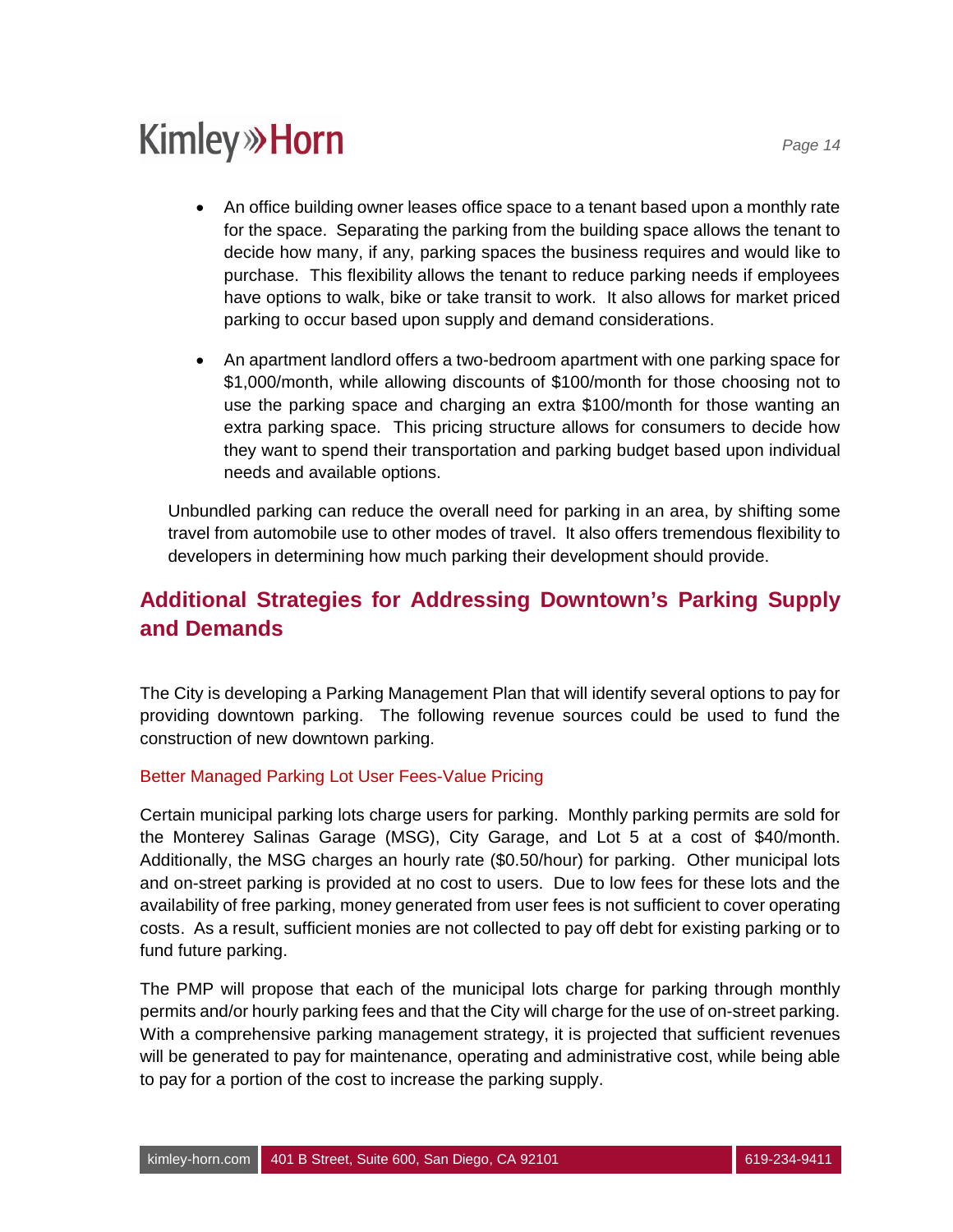It was earlier mentioned that the parking analysis indicates that there is adequate supply of parking in the downtown. Pricing of parking at market rates will encourage use of available parking supply and shift demand away from the heavily parked areas.

#### Develop an Enhanced Infrastructure Financing District (EIFD)

An EIFD is a mechanism that can be used to generate funds to pay for a variety of public improvements. An EIFD is being considered for downtown Salinas, but has not yet been established. An EIFD could generate funds for providing new parking by either collecting an assessment from all property owners within the district and/or by capturing the increased property tax revenue from redeveloped properties. The use of EIFD funds for parking supply would compete with other potential uses of these funds for other public infrastructure needs and would require approval from property owners within the EIFD. Funds generated by an EIFD are another source, along with collected in lieu fees, to build a new parking garage to maintain an optimal supply of parking for downtown.

#### Be Strategic with the transfer of City owned parking lots for residential development

The HTMA presumes that a land sale would occur when municipal parking lots are made available for development. It is recommended that this funding be earmarked to be used to assist in paying for the replacement of lost parking in future parking structures.

The City may also consider providing City owned property at a lower cost in exchange for providing parking and for participation in shared parking agreements and in lieu fee payments.

### **Examples of Application of In-Lieu Fees to Development Scenarios**

Several options for introducing residential development in downtown Salinas have been proposed and are depicted in **Figure 1**. This figure assumes adaptive reuse within three buildings: Rabobank, Dick Bruhn and Old Greyhound. These developments would not be required to provide parking since they are within the footprint of existing building, and therefore, they are not included in our assessment. They are included in the model as they will generate demand for downtown parking. In the HTMA study, three surface parking lots have been proposed for residential development and are also depicted in Figure 1. City parking lots 3, 5, and 12 have been evaluated in the HTMA (Table 3.3 of the HTMA identifies assumed development intensities based upon existing zoning intensities).

The In-Lieu Fee is calculated by multiplying the spaces subject to an In-Lieu Fee by \$11,000, the per space rate proposed. In-lieu fees will allow the City to build parking when the development cannot provide replacement or required parking. For the scenario where all parking required is built by the developer, the assumed cost for this parking is \$25,000 per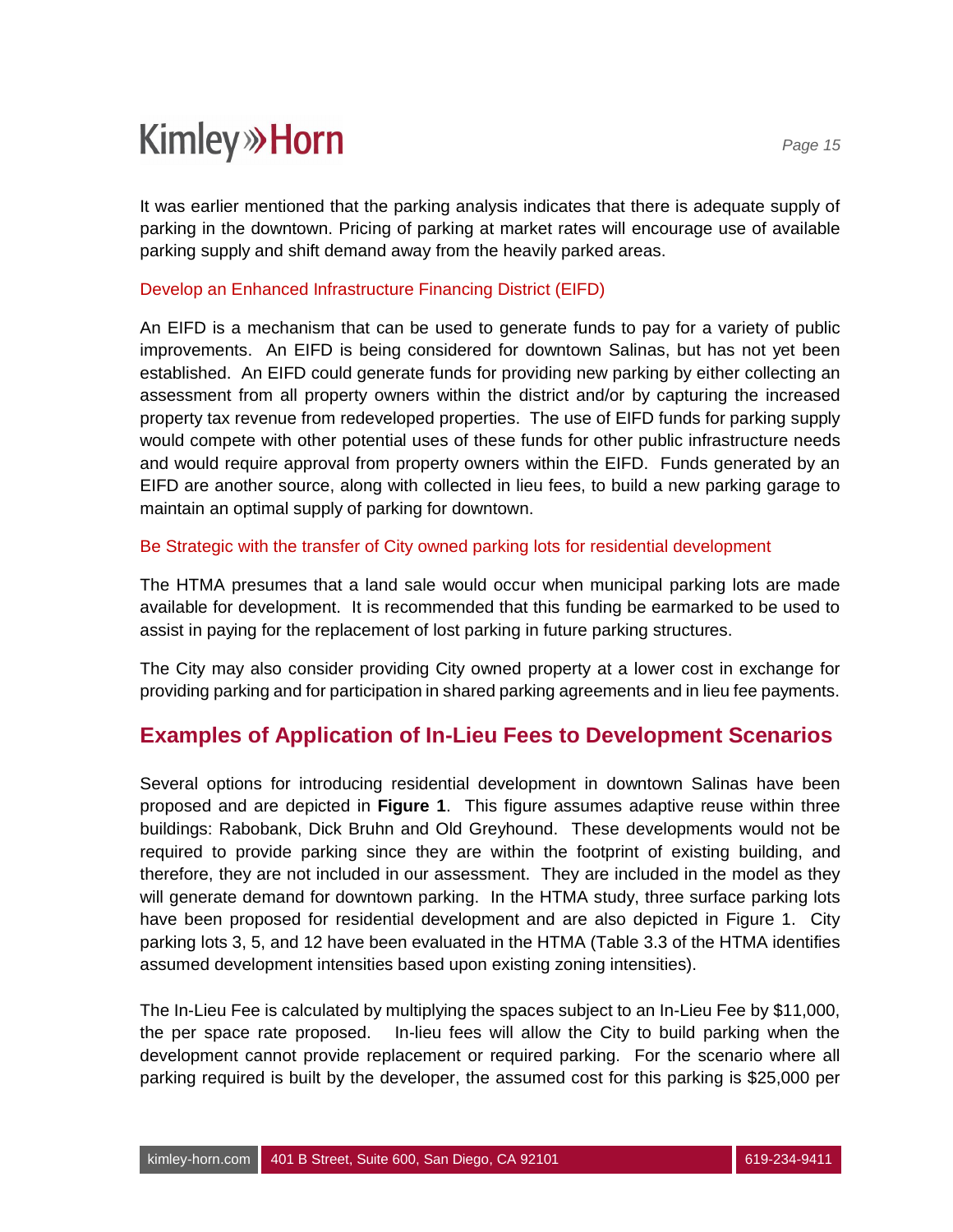space, consistent with HTMA assumptions for developer provided structured parking. The land cost is based upon an assumption of \$522,720/acre, the value used in the HTMA study. Development scenarios and parking evaluations for each of the sites and scenarios is described in the following paragraphs.

All scenarios assume the proposed parking requirement of 1 space per unit. This results in a reduction of required parking by of 0 to 2 spaces per dwelling unit, depending on the zoning. This relaxation of the parking regulation is more reflective of downtown development needs and provides tremendous flexibility to potential developers. The following scenarios demonstrate the use of in-lieu fees and the costs of providing parking. The City may consider a different mix of incentives for each given scenario.

#### Municipal Lot 3

Lot 3 is an 0.59-acre parcel located on the west side of 200-block of Monterey Street. This 79-space parking lot is currently used for 2-hour time limit parking that is open to the public. The HTMA study identifies this as a Tier 1A priority that should be redeveloped immediately or in the very near term. The HTMA study proposes that this lot redevelop with 28 for sale townhomes with one parking space per unit. The following table identifies potential development costs associated with parking and land sales for this property.

- · This scenario would displace 79 public parking spaces, requiring an In-lieu fee of \$869,000 to compensate for the loss of this parking.
- · The developer will provide 28 parking on site at an assumed cost of \$700,000.
- · The land cost is assumed be \$308,405, based upon per acre assumptions in the HTMA study.
- The total cost for parking and land acquisition for Lot 3 is \$1,877,405.

From a parking supply perspective, the loss of 79 parking spaces can be accommodated in the near term, primarily by pushing parking to the Monterey Street Parking Garage (MSG) and Lot 5. Lot 3 is located less than 600 feet from the MSG, which has sufficient parking to accommodate the 79 spaces lost.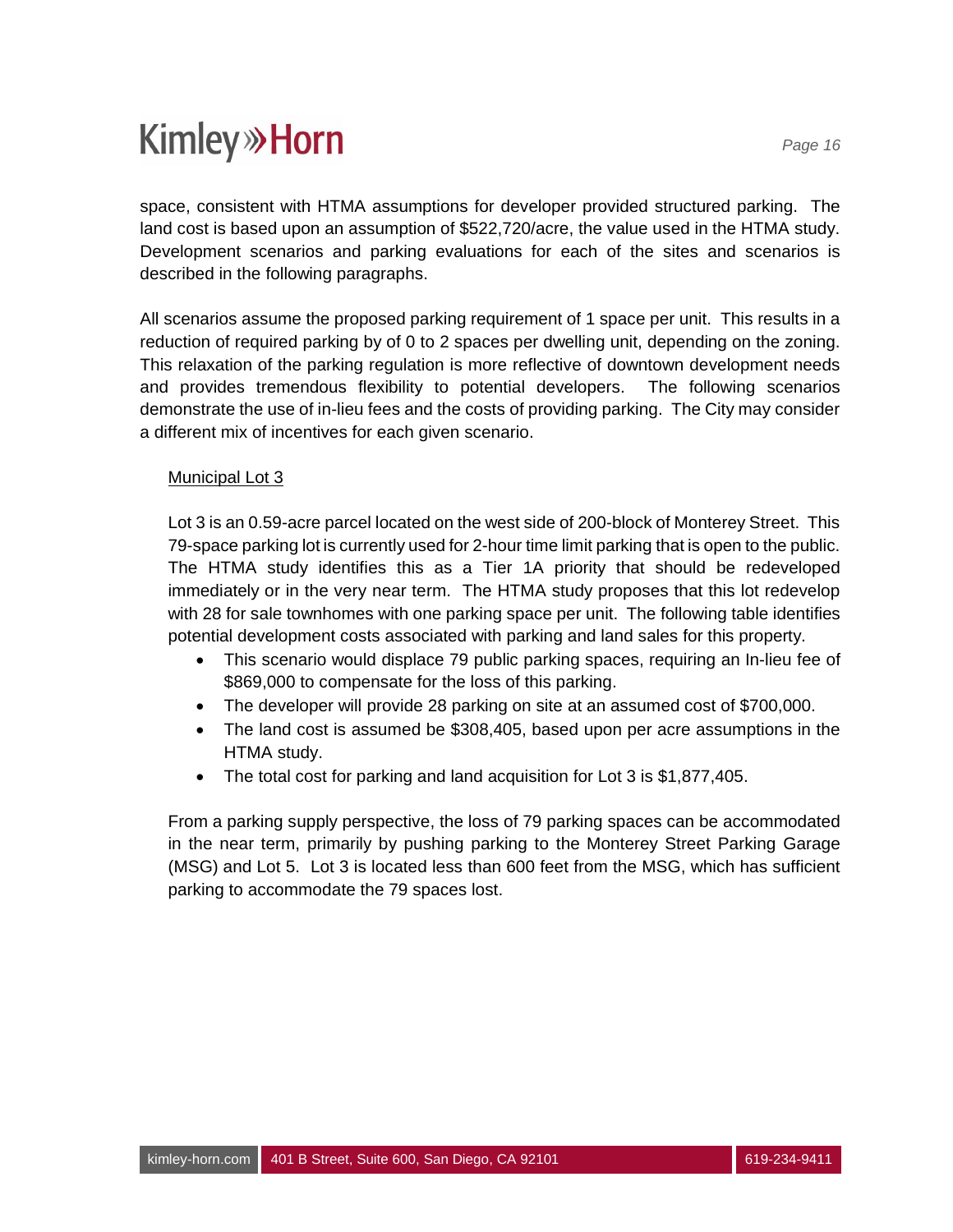| Redevelopment of Municipal Lot 3<br>Parking and Property Purchase Costs |                                                                                           |                          |                               |                |                        |       |                        |                     |  |
|-------------------------------------------------------------------------|-------------------------------------------------------------------------------------------|--------------------------|-------------------------------|----------------|------------------------|-------|------------------------|---------------------|--|
|                                                                         | <b>Required Parking</b><br>Parking Built<br>Parking Displaced<br><b>Property Purchase</b> |                          |                               |                |                        |       | <b>Total Cost for</b>  |                     |  |
| $#$ of<br>Spaces                                                        | In-lieu Fee<br>\$11,000/space                                                             | # of Spaces<br>Not Built | In-Lieu Fee<br>\$11,000/space | # of<br>Spaces | Cost<br>\$25,000/space | Acres | Cost<br>\$523,000/acre | Parking and<br>Land |  |
| 28<br>79<br>0<br>\$0<br>0.59<br>\$869,000<br>\$700,000<br>\$308,570     |                                                                                           |                          |                               |                |                        |       |                        | \$1,877,570         |  |

In this case, the collection of the in-lieu fees is the incentive because the development is not required to pay full cost of replacement parking. There is adequate parking in the near term to absorb the increase in parking demand. The fee collected will be used by the City to build a future parking structure when demand increases. The City can also look at requiring shared parking agreements since there is a mix of land use types in the area. The City can also consider encouraging unbundling the parking so the developer may offer parking to residents or others at a fee.

#### Municipal Lot 12

Lot 12 is an 0.82-acre parcel located on the west side of Lincoln Avenue, north of Gabilan Street. This 120-space parking lot is currently used for City employee parking during working hours. During evenings and weekends, this lot is available to the public. The HTMA study identifies this as a Tier 1B priority that should be redeveloped in the near term. The HTMA study assumes Lot 12 will be built with 39 apartment units with no parking.

- This scenario would displace 112 public parking spaces and would not construct 39 parking spaces for the apartments. This would result in 159 parking spaces subject to an In-Lieu fee totaling \$1,232,000.
- · The scenario assumes that 39 required parking spaces would not be built, which would result in an in-lieu fee of \$429,000.
- It is assumed that the property purchase cost would be about \$429,000.
- This would result in a total cost of \$2,090,000 for parking and land.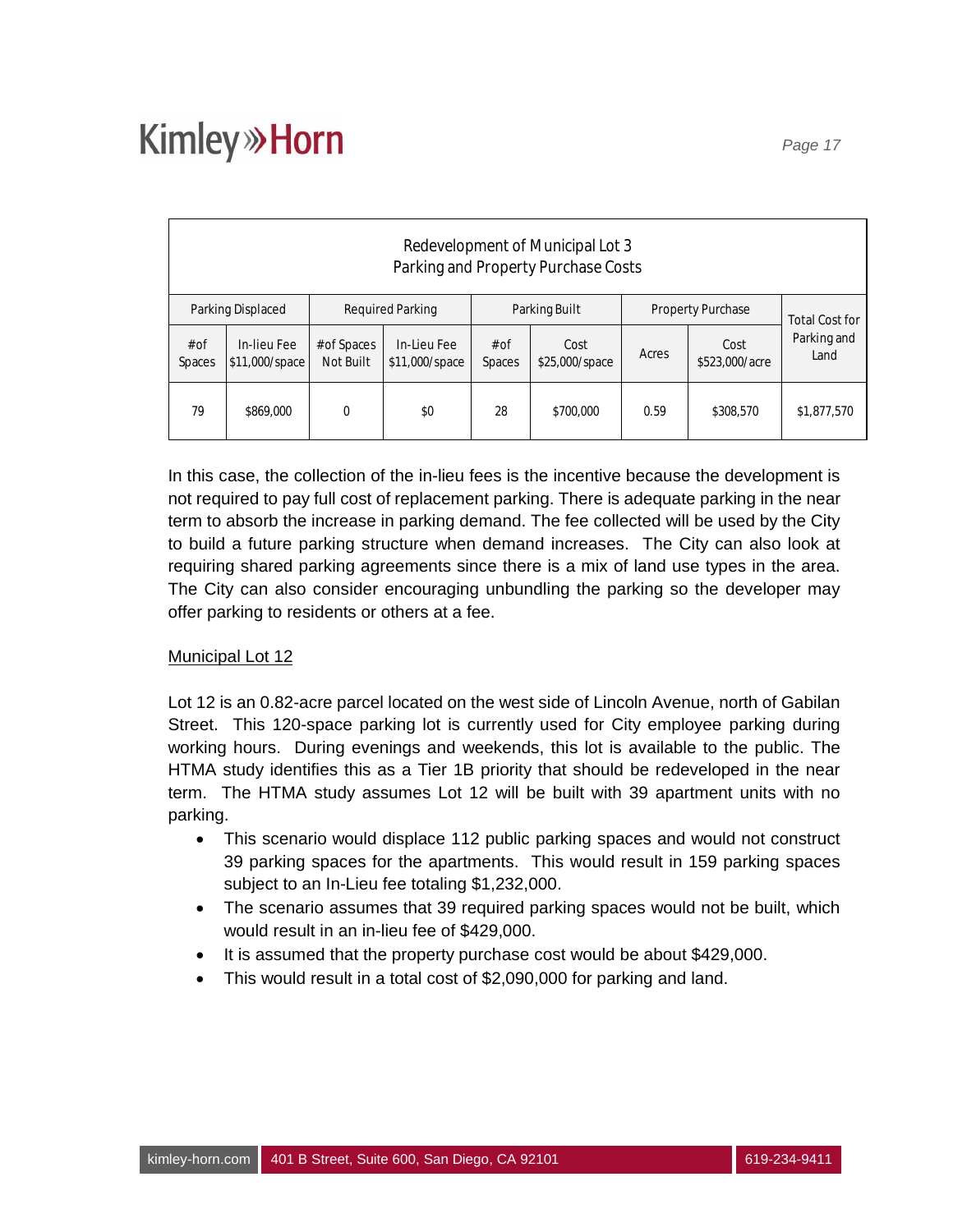| Redevelopment of Municipal Lot 12<br>Parking and Property Purchase Costs |                               |                          |                               |                       |                        |                          |                        |                     |  |
|--------------------------------------------------------------------------|-------------------------------|--------------------------|-------------------------------|-----------------------|------------------------|--------------------------|------------------------|---------------------|--|
|                                                                          | Parking Displaced             | Required Parking         |                               | Parking Built         |                        | <b>Property Purchase</b> | <b>Total Cost for</b>  |                     |  |
| $#$ of<br><b>Spaces</b>                                                  | In-lieu Fee<br>\$11,000/space | # of Spaces<br>Not Built | In-Lieu Fee<br>\$11,000/space | # of<br><b>Spaces</b> | Cost<br>\$25,000/space | Acres                    | Cost<br>\$523,000/acre | Parking and<br>Land |  |
| 112                                                                      | \$1,232,000                   | 39                       | \$429,000                     | $\Omega$              | \$0                    | 0.82                     | \$428,860              | \$2,089,860         |  |

The redevelopment of Lot 12 would displace 112 parking spaces used by City employees. These spaces could be temporarily accommodated at one of the following locations, none of which are adjacent to city hall:

- · Lot 17 after the County consolidates their operations (700 feet from city hall)
- · City Garage (850 feet from city hall)
- · On-street (with changes to time limits)

Ideally, a new parking facility jointly shared by County and City employees would provide government parking in closer proximity to the workplace. This parking could be located on County property, Lot 8, or on the property occupied by the downtown police station.

Again, in lieu fees collected in this case would be used with similar fees from other development to build a parking structure. The land purchased cost can also be directed towards the provision of a new parking garage. For the incentives provided, the City can also look at requiring shared parking agreements. The City can also consider encouraging unbundling the parking so the developer may offer parking to residents or others at a fee.

#### Municipal Lot 5

Lot 5 is a 1.03-acre parcel located on the west side of 300-block of Monterey Street. This 144-space parking lot is currently used for 2-hour time limit parking that is open to the public and monthly permit parking. The HTMA study identifies this as a Tier 2 priority that should be redeveloped in the mid-term (5+ years). The HTMA study assumed Lot 5 to redevelop as 49 apartment units with no parking.

- · This would scenaro displace 144 public parking spaces resulting in an In-Lieu fee of \$1,584,000.
- · This scenario would not construct 49 required parking spaces, subject to an In-Lieu Fee of \$539,000.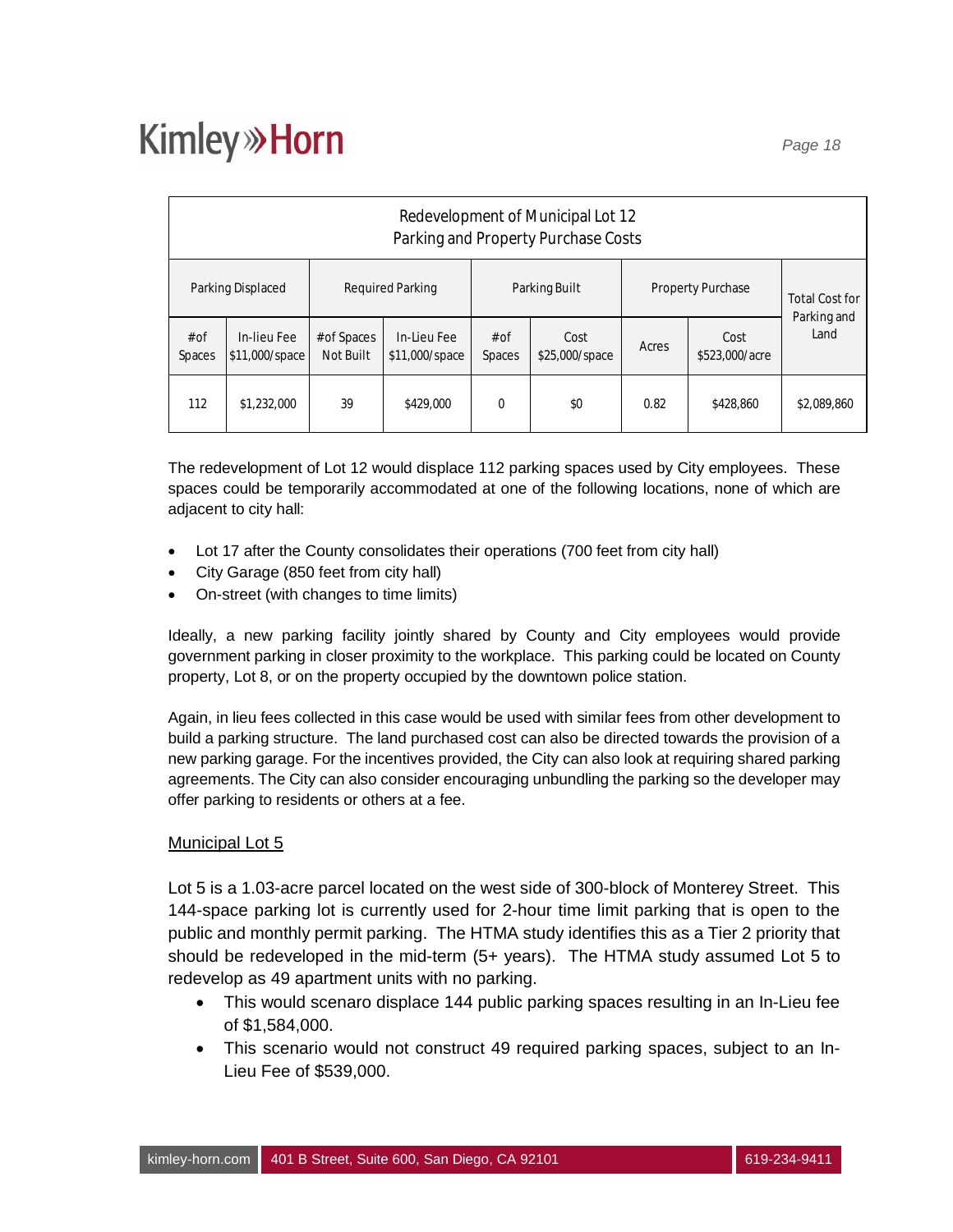- The land cost of this parcel is \$539,000.
- · The total cost for parking and land acquisition for this scenario is \$2,612,000.

| Redevelopment of Municipal Lot 5<br>Parking and Property Purchase Costs |                               |                          |                               |                |                        |                                 |           |                       |  |
|-------------------------------------------------------------------------|-------------------------------|--------------------------|-------------------------------|----------------|------------------------|---------------------------------|-----------|-----------------------|--|
|                                                                         | Parking Displaced             | <b>Required Parking</b>  |                               | Parking Built  |                        | <b>Property Purchase</b>        |           | <b>Total Cost for</b> |  |
| $#$ of<br>Spaces                                                        | In-lieu Fee<br>\$11,000/space | # of Spaces<br>Not Built | In-Lieu Fee<br>\$11,000/space | # of<br>Spaces | Cost<br>\$25,000/space | Cost<br>Acres<br>\$523,000/acre |           | Parking and<br>Land   |  |
| 144                                                                     | \$1,584,000                   | 49                       | \$539,000                     | $\Omega$       | \$0                    | 1.03                            | \$538,690 | \$2,661,690           |  |

Lot 5 is located about 1,200 feet from the Monterey Salinas Garage (MSG) and about 1,000 feet from the Salinas Garage, which is beyond the distance that residents would expect to walk to reach parking. In this case, the parking demand impacts are more severe particularly when considering the added impacts of the development of the Rabobank and Bruhn building.

Again, the City would require in lieu fees collected to address the 144 displaced parking supply. The land purchased cost can also be directed towards the provision of a new parking garage. Even with the larger parking impacts, there is still adequate parking supply although these may be farther away from the area. Value pricing of parking to encourage use of other parking spaces would also be recommended. For the incentives provided, the City can also look at requiring shared parking agreements. The City can also consider encouraging unbundling the parking so the developer may offer parking to residents or others at a fee. With unbundled parking residents have the option to use less expensive parking located farther from their home or high priced parking closer to their home.

### **Summary of Recommendations**

A balanced solution is necessary to provide the optimal amount of parking, incentivize downtown residential development, and effectively manage parking resources. The following options and strategies are recommended to address downtown parking needs:

· Reduce parking requirement for residential development in downtown to **1 parking space per dwelling unit**.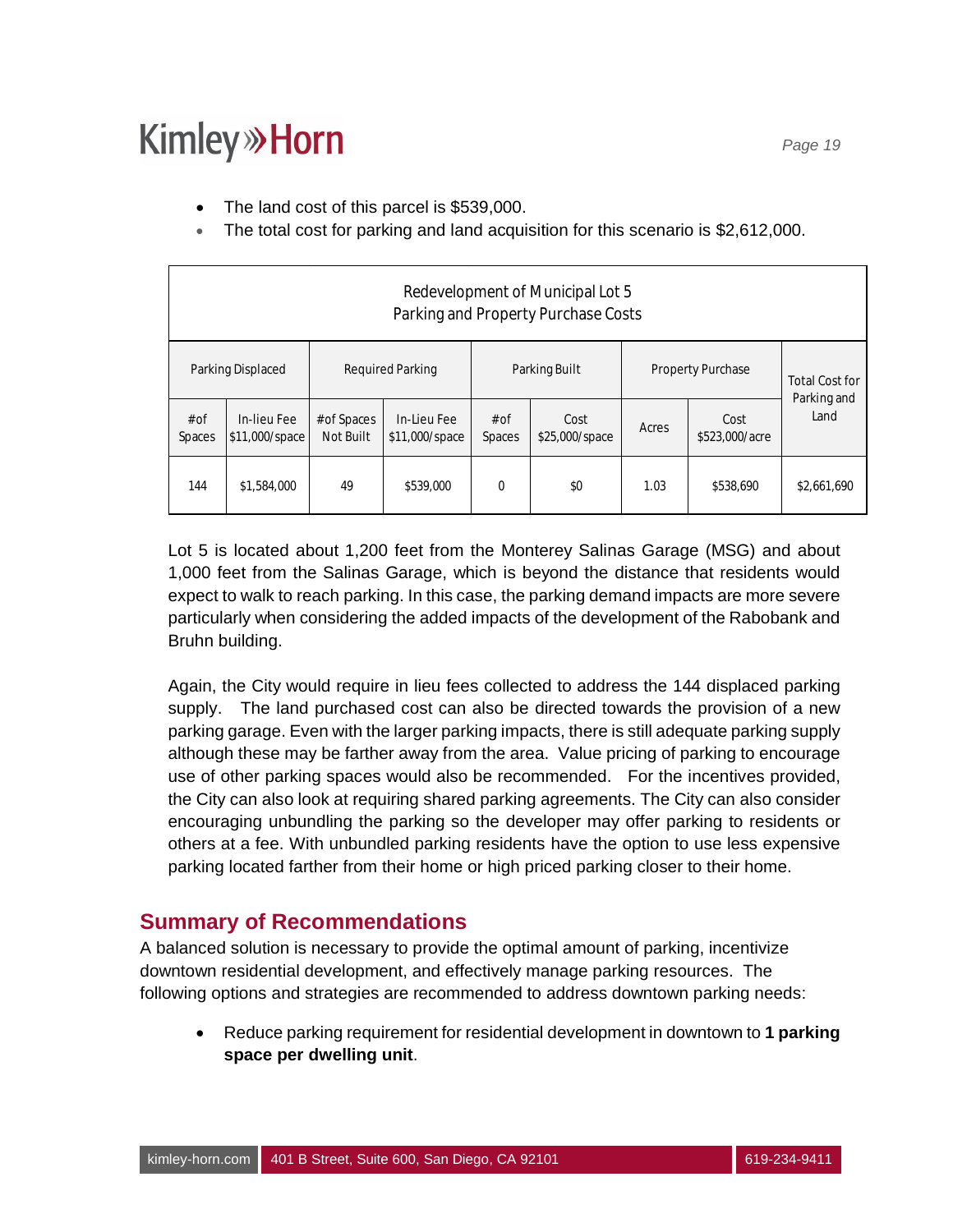- · Allow In-Lieu Payments for Residential Development in Downtown. Collect in-lieu fees from developers who don't provide their full parking requirements and price this fee at 1/3 of the cost to provide structured parking.
- · Encourage/Require Reciprocal Shared Parking. Development receiving parking incentives for building residential units in downtown could participate in shared parking use agreements. The City should current requirements to allow shared parking agreements between lots of different ownership provided that the parking is within 600 feet of the use needing parking.
- Allow Unbundled Parking. For projects that are able to provide parking, allow developers to unbundle parking from their development. This allows the developer to determine how parking is provided for development, allowing the developer to charge for parking. Again, city can encourage shared parking. Unbundled parking allows for properties to increase their development intensity, bring more people, jobs or retail opportunities to downtown, thereby increasing the vibrancy of the area. It also increased the affordability of uses by allowing the consumer to decide how much, if any, parking they desire to purchase/rent.
- **E** Better Management of Parking Facilities User Fees. Establish parking prices at levels to encourage the efficient use of existing adequate parking supply; this includes on-street parking, surface parking lots and parking structures. Highly desired parking should cost more than, less desired remote parking. This will also help city pay for new parking facilities, invest in downtown parking infrastructure and cover parking management operations costs. Use a districtwide approach for providing parking, including an enterprise fund that is used to collect revenues and pay for operating costs and provision of new supply.
- · Consider the use of Enhanced Infrastructure Financing District which provides for funding of public parking, when the value of property is enhanced.
- · Be Strategic in the transfer of City-owned property for residential development. In selling surface parking lots, consider the value of the land and the cost to replace parking lost (as an in-lieu fee) when establishing the sales price. For desired developments, such as downtown market priced housing, balance these revenues with the need for the development to cover costs and make a profit.

Downtown residential development is an important component of the Downtown Vibrancy Plan. The HTMA recommends that the City consider incentives to improve the market for downtown development. This Memorandum therefore provides some tools and strategies that can be offered as options to developers to increase the feasibility of providing downtown